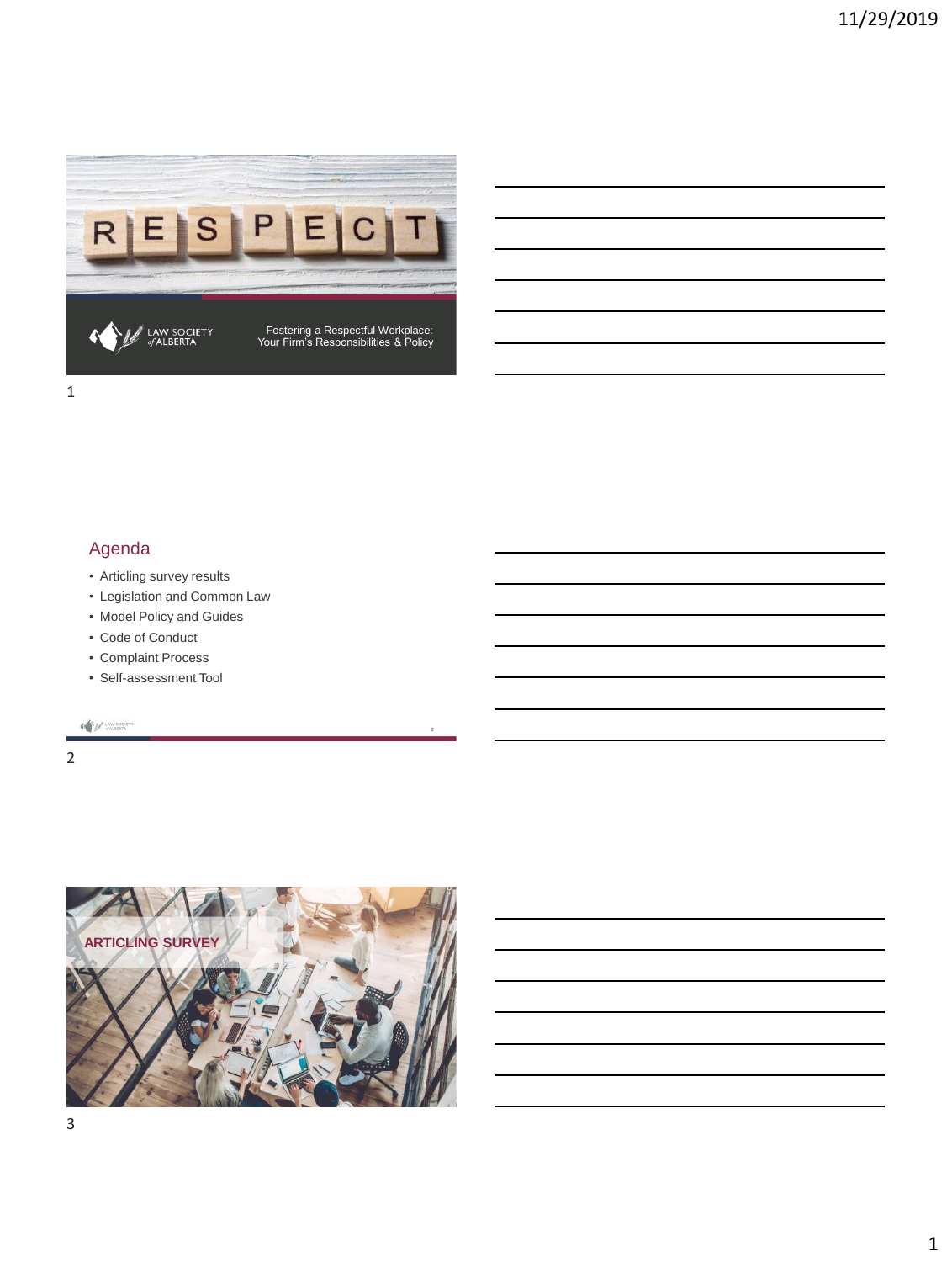

#### METHODOLOGY HIGHLIGHTS

国

**A MARIATA** 

• 549 in Alberta • Response rate: 23% • 104 in Saskatchewan • 83 in Manitoba

12-14-minute online surveys (May 8 – June 17, 2019)

Completed by 736 articling students and new lawyers Completed by 407 principals, recruiters and mentors • 295 in Alberta • Response rate cannot be determined as the role of mentor is not tracked by the Law Society • 64 in Saskatchewan

- - 48 in Manitoba

5

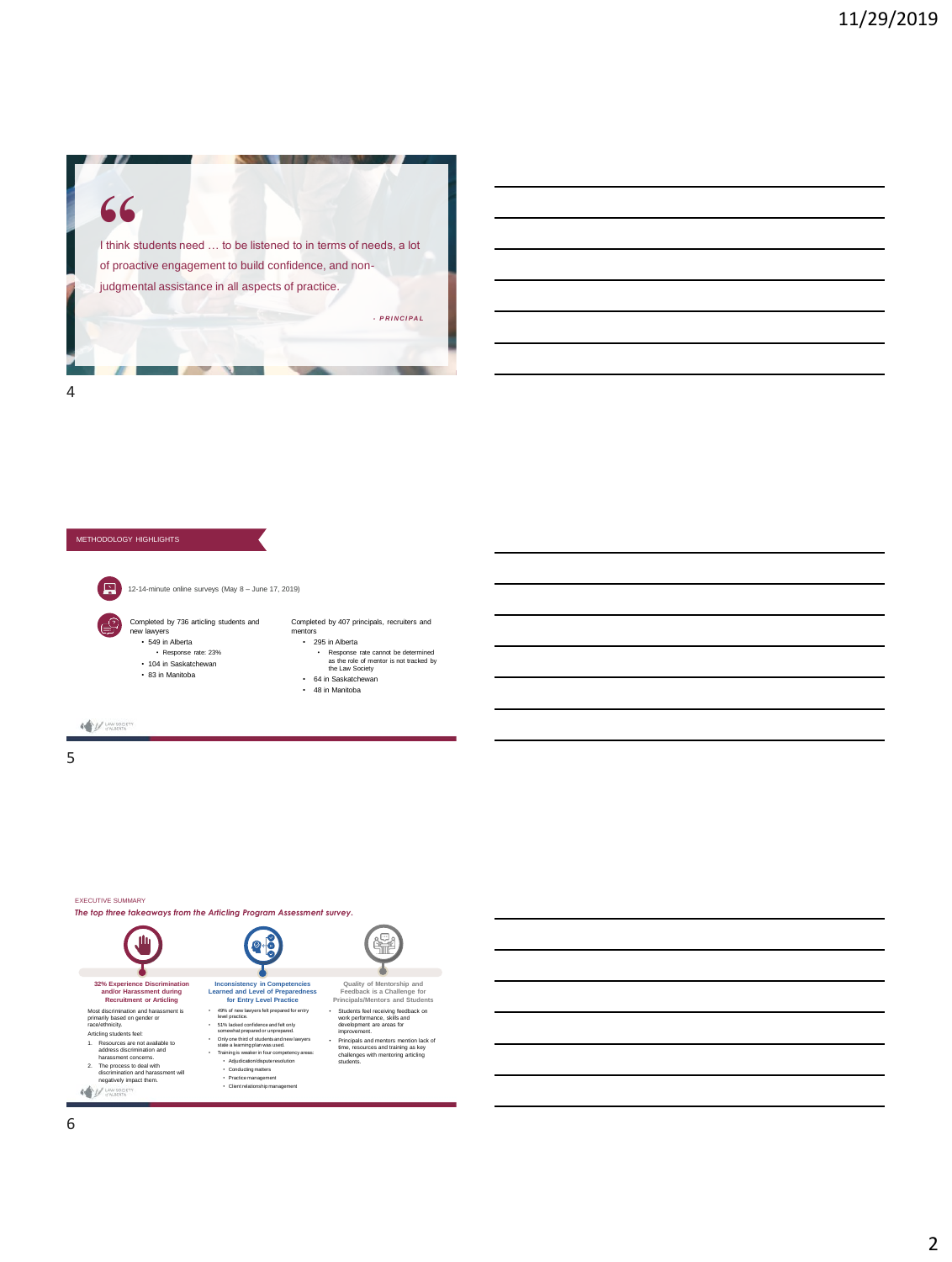#### HIGHLIGHTS

#### *Those experiencing discrimination and/or harassment are more likely to be female.*



7

#### Types of Discrimination and Harassment Experienced

#### *Primary types of discrimination and harassment described by students and new lawyers.*

#### *Discrimination and Harassment based on Gender*

# **During recruitment:** • Being asked about marital status, plans for having children, or sexual orientation

#### **During articling:**

 $\begin{picture}(20,10) \put(0,0){\vector(1,0){10}} \put(15,0){\vector(1,0){10}} \put(15,0){\vector(1,0){10}} \put(15,0){\vector(1,0){10}} \put(15,0){\vector(1,0){10}} \put(15,0){\vector(1,0){10}} \put(15,0){\vector(1,0){10}} \put(15,0){\vector(1,0){10}} \put(15,0){\vector(1,0){10}} \put(15,0){\vector(1,0){10}} \put(15,0){\vector(1,0){10}} \put(15,0){\vector(1$ 

Fermales getting less challenging work or more<br>administrative and non-billable work<br>- Clients expressing preference for male lawyers<br>- Fernale lawyers being mistaken for assistants or<br>receptionists<br>- Sexual innuendos and j

During arrichings<br>- Racist jokes<br>- Rocist jokes<br>- accommodating, not assertive enough, etc.<br>- Lack of tust for foreign degrees (in general and among<br>- Lack of tust for foreign degrees (in general and among<br>- Comments to us

• Fewer interviews compared to peers with non-foreign sounding names • Racist comments and jokes

*Discrimination and Harassment based on Race and Ethnicity* **During recruitment:**

8

#### HIGHLIGHTS

*Students feel resources are not available to address discrimination and harassment concerns. There are also concerns that the process to deal with discrimination and harassment will negatively impact them.* 

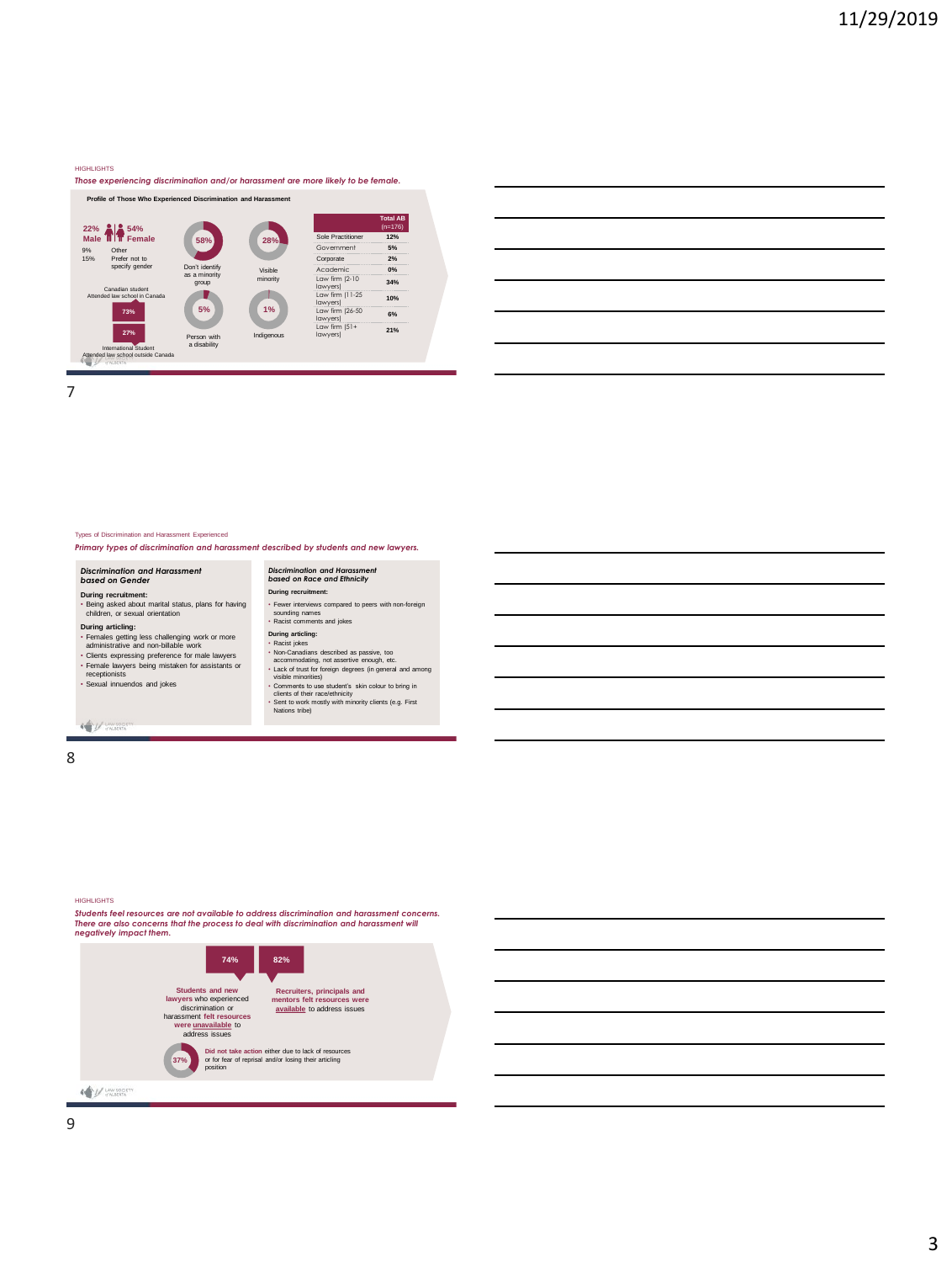#### DISCRIMINATION AND HARASSMENT SUPPORT

While some principals, recruiters and mentors state that no action was taken in situations<br>where articling students reported situations of harassment or discrimination, others provided<br>support for the articling student.

| How did you or your firm/organization handle the situation?<br>Among Alberta principals, recruiters and mentors who had candidates/articling students report being discriminated or harassed during the<br>recruitment process or articling experience, n=40 |
|--------------------------------------------------------------------------------------------------------------------------------------------------------------------------------------------------------------------------------------------------------------|
| 30% Provided support for the articling student                                                                                                                                                                                                               |
| 30% Reported to appropriate department or person                                                                                                                                                                                                             |
| 30% No action / No help                                                                                                                                                                                                                                      |
| 5% No consequences for the offender                                                                                                                                                                                                                          |
| 5% Partners failed to believe the complaint                                                                                                                                                                                                                  |
| 5% Articling student was yelled at for reporting                                                                                                                                                                                                             |
| 28% Took action against the offender                                                                                                                                                                                                                         |
| 15% Held a discussion with affected individuals                                                                                                                                                                                                              |
| 8% Serious talk with offender / offender was disciplined                                                                                                                                                                                                     |
| 3% Termination of the offending party after investigation                                                                                                                                                                                                    |
| 8% Investigation                                                                                                                                                                                                                                             |
| 8% Educating about and reviewing relevant policies                                                                                                                                                                                                           |



11

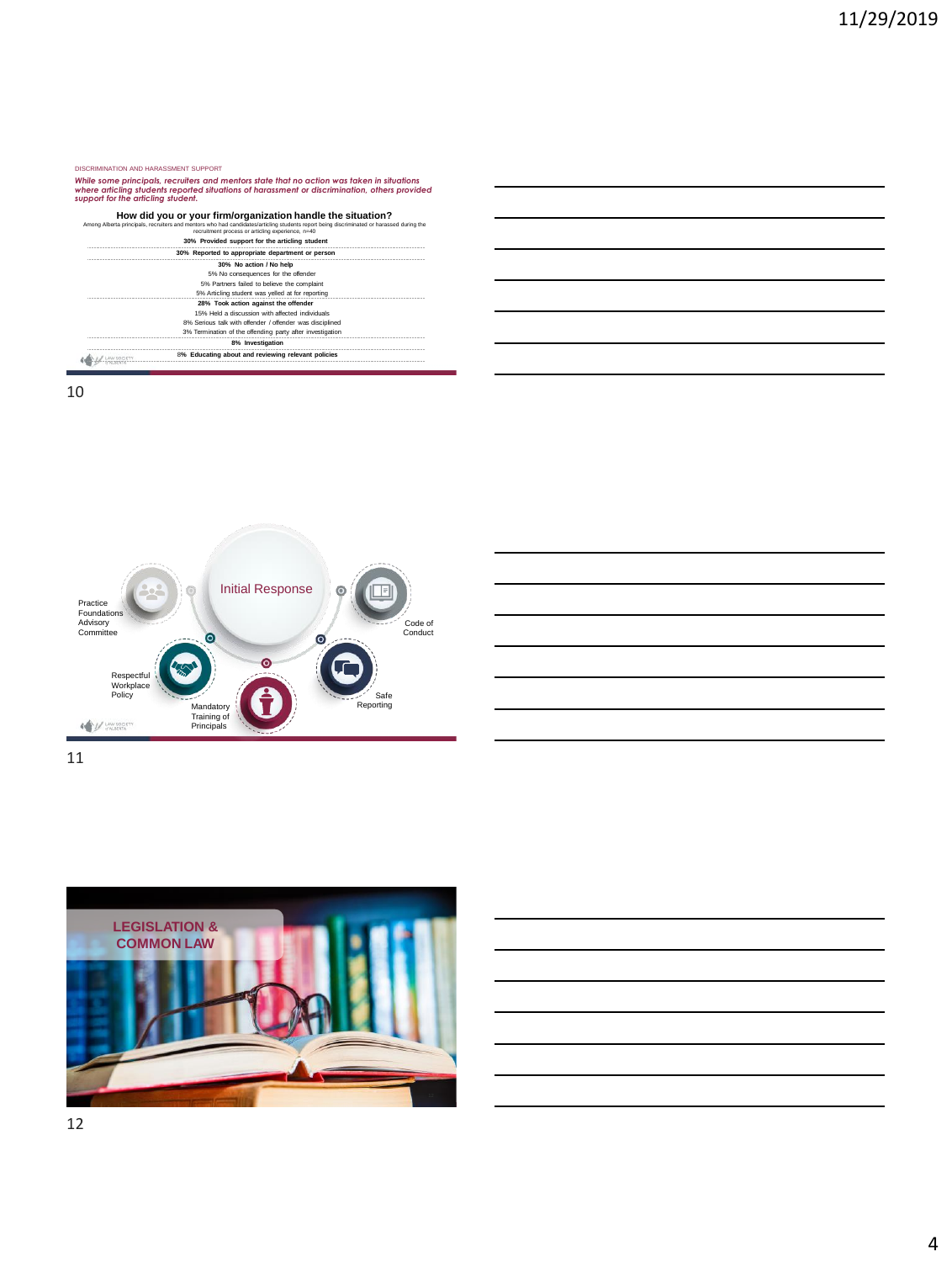## Regulation of the Workplace

- Occupational Health and Safety Legislation
- Human Rights Legislation
- Law Society of Alberta Code of Conduct

## $\begin{picture}(20,10) \put(0,0){\vector(0,1){10}} \put(15,0){\vector(0,1){10}} \put(15,0){\vector(0,1){10}} \put(15,0){\vector(0,1){10}} \put(15,0){\vector(0,1){10}} \put(15,0){\vector(0,1){10}} \put(15,0){\vector(0,1){10}} \put(15,0){\vector(0,1){10}} \put(15,0){\vector(0,1){10}} \put(15,0){\vector(0,1){10}} \put(15,0){\vector(0,1){10}} \put(15,0){\vector(0$

13

#### Purpose of Regulation and Policies Arising from Regulation

- Foster positive working relationships
- Manage conflict within the workplace
- Ensure all employees are treated with respect
- Create an environment where individual differences are welcomed and valued

A M LAW SOCIETY

14



Men are always While a ways<br>whining about<br>how we're<br>suffocating them.

13

14

15

Personally, I think if you can hear them whining you're not pressing<br>hard enough on the pillow!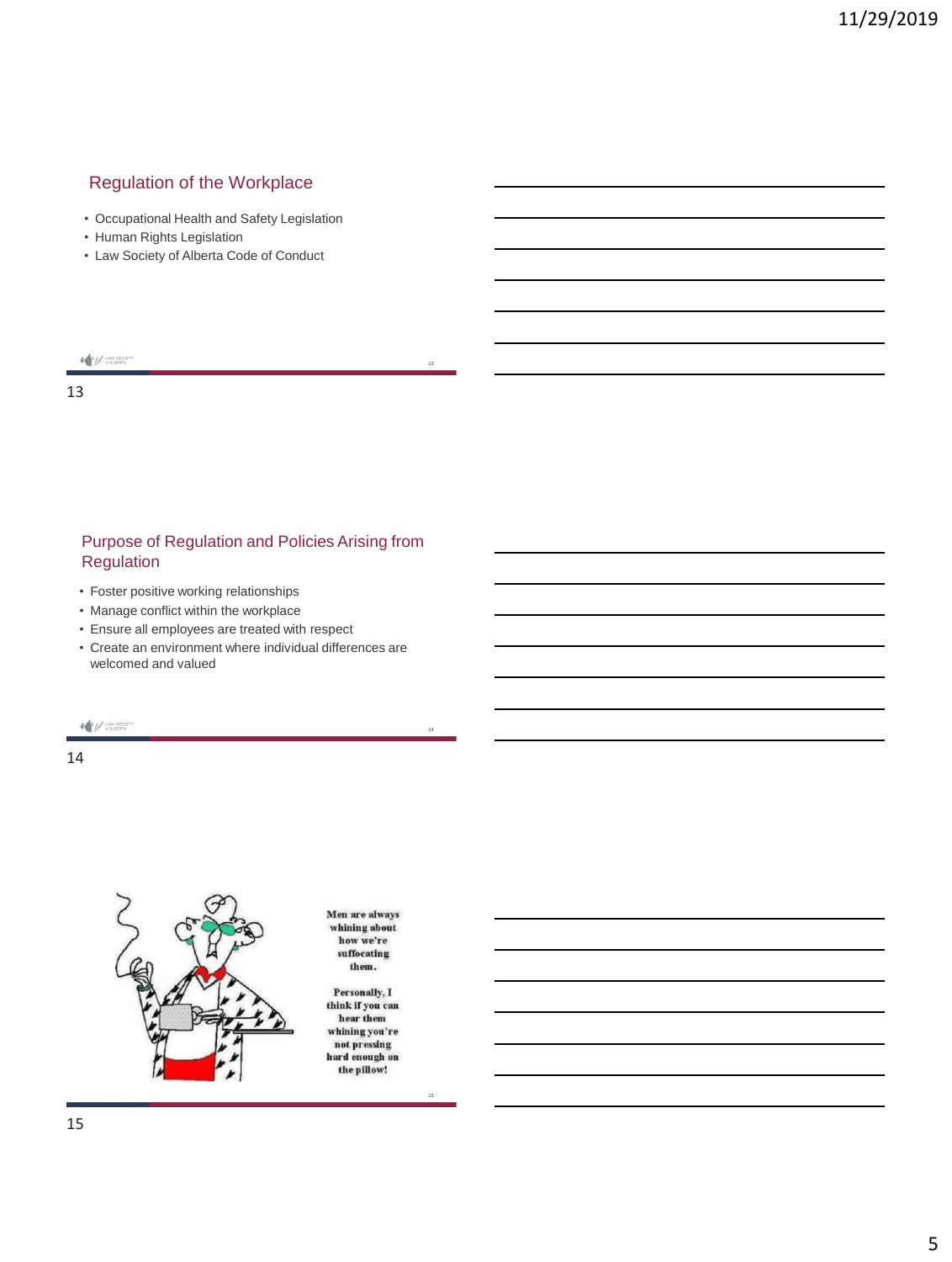#### OHS Requires Respectful Workplace Policy to Cover:

- 1. Workplace conflict
- 2. Discrimination
- 3. Sexual harassment
- 4. Personal harassment
- 5. Retaliation

| LAW SOCIET |
|------------|
|            |
| ÷          |

16

# Workplace Conflict…



A M LAW SOCIETY

negatively affects ability to work

16

17

#### Ask yourself…

I would approach a co-worker if their behaviour was causing a problem for me.

True or False

 $\begin{picture}(20,10) \put(0,0){\vector(0,1){10}} \put(15,0){\vector(0,1){10}} \put(15,0){\vector(0,1){10}} \put(15,0){\vector(0,1){10}} \put(15,0){\vector(0,1){10}} \put(15,0){\vector(0,1){10}} \put(15,0){\vector(0,1){10}} \put(15,0){\vector(0,1){10}} \put(15,0){\vector(0,1){10}} \put(15,0){\vector(0,1){10}} \put(15,0){\vector(0,1){10}} \put(15,0){\vector(0$ 



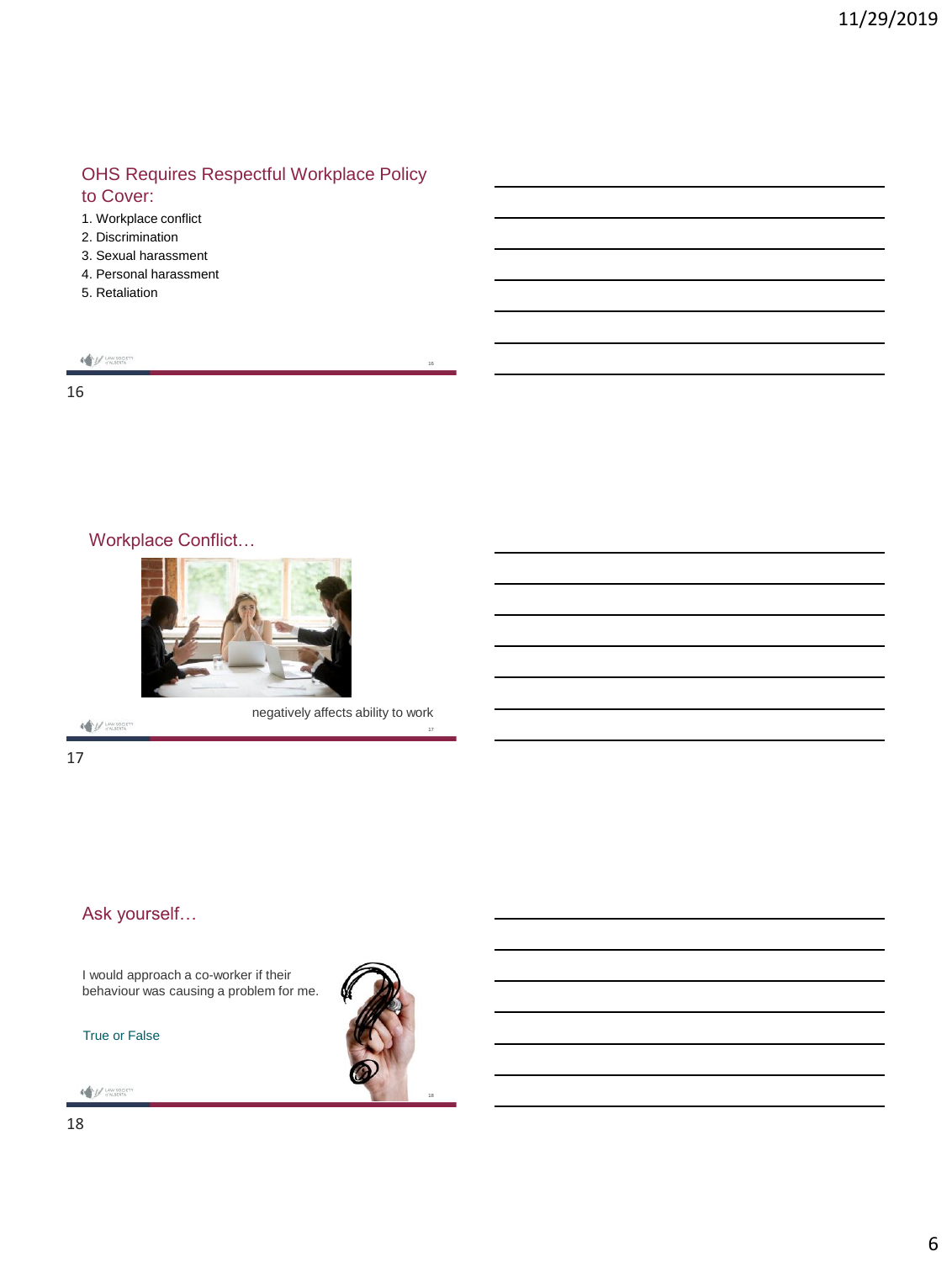#### Discrimination & Harassment



Equality in employment means that no one is denied opportunities<br>for reasons that have nothing to do with inherent ability.<br>Aballa, Equality in Employment Royal Commission Report (1984), at p. 2 celed in Jammor Platy Ente

19

20

 $\bigotimes_{\mathcal{C}}\bigcup_{\mathcal{C}}\bigcup_{\mathcal{C}}\mathcal{C}^{\text{LMM}}_{\text{SQCETA}}$ 19

The Role of Power



Harassment involves an abuse of economic power. Sexual harassment involves an abuse of sexual power and can involve abuse of economic power

 $\begin{picture}(20,10) \put(0,0){\vector(0,1){10}} \put(15,0){\vector(0,1){10}} \put(15,0){\vector(0,1){10}} \put(15,0){\vector(0,1){10}} \put(15,0){\vector(0,1){10}} \put(15,0){\vector(0,1){10}} \put(15,0){\vector(0,1){10}} \put(15,0){\vector(0,1){10}} \put(15,0){\vector(0,1){10}} \put(15,0){\vector(0,1){10}} \put(15,0){\vector(0,1){10}} \put(15,0){\vector(0$ 

20

# Ask yourself…

If I want to date a co-worker, I can.

True or False

A M LAW SOCIETY



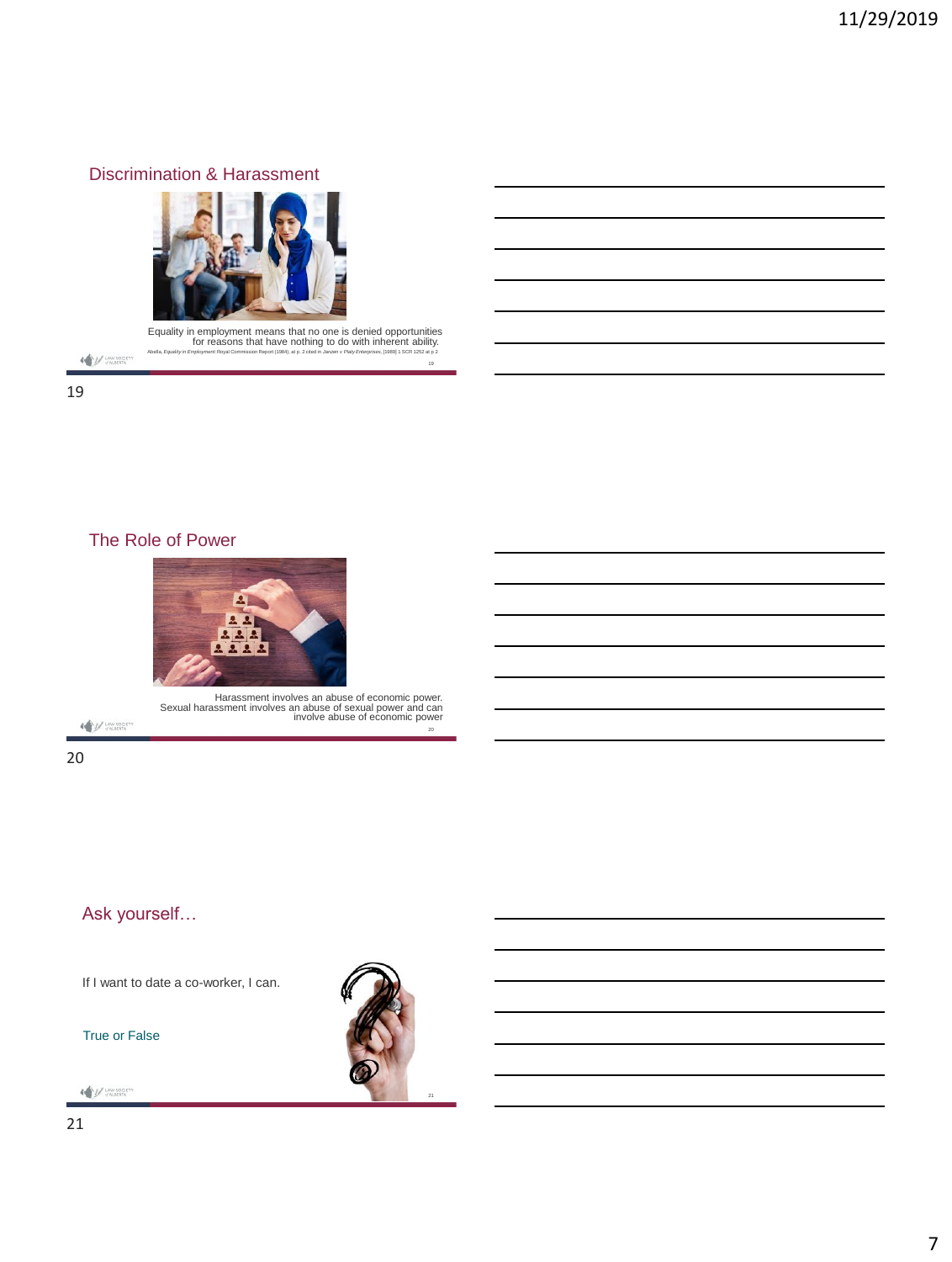

22

#### Harassment is:



A M LAW SOCIETY

Unwanted, objectionable or offensive conduct, not of a trivial<br>nature, that serves no legitimate workplace purpose and has the<br>effect of creating a hostile or poisoned work environment<br>strate in the end of creating a host

24

23

#### Harassment is subjective, but based on a standard of reasonableness

How does the complainant perceive the behaviour? How would the reasonable person react?

 $\begin{picture}(20,10) \put(0,0){\vector(0,1){10}} \put(15,0){\vector(0,1){10}} \put(15,0){\vector(0,1){10}} \put(15,0){\vector(0,1){10}} \put(15,0){\vector(0,1){10}} \put(15,0){\vector(0,1){10}} \put(15,0){\vector(0,1){10}} \put(15,0){\vector(0,1){10}} \put(15,0){\vector(0,1){10}} \put(15,0){\vector(0,1){10}} \put(15,0){\vector(0,1){10}} \put(15,0){\vector(0$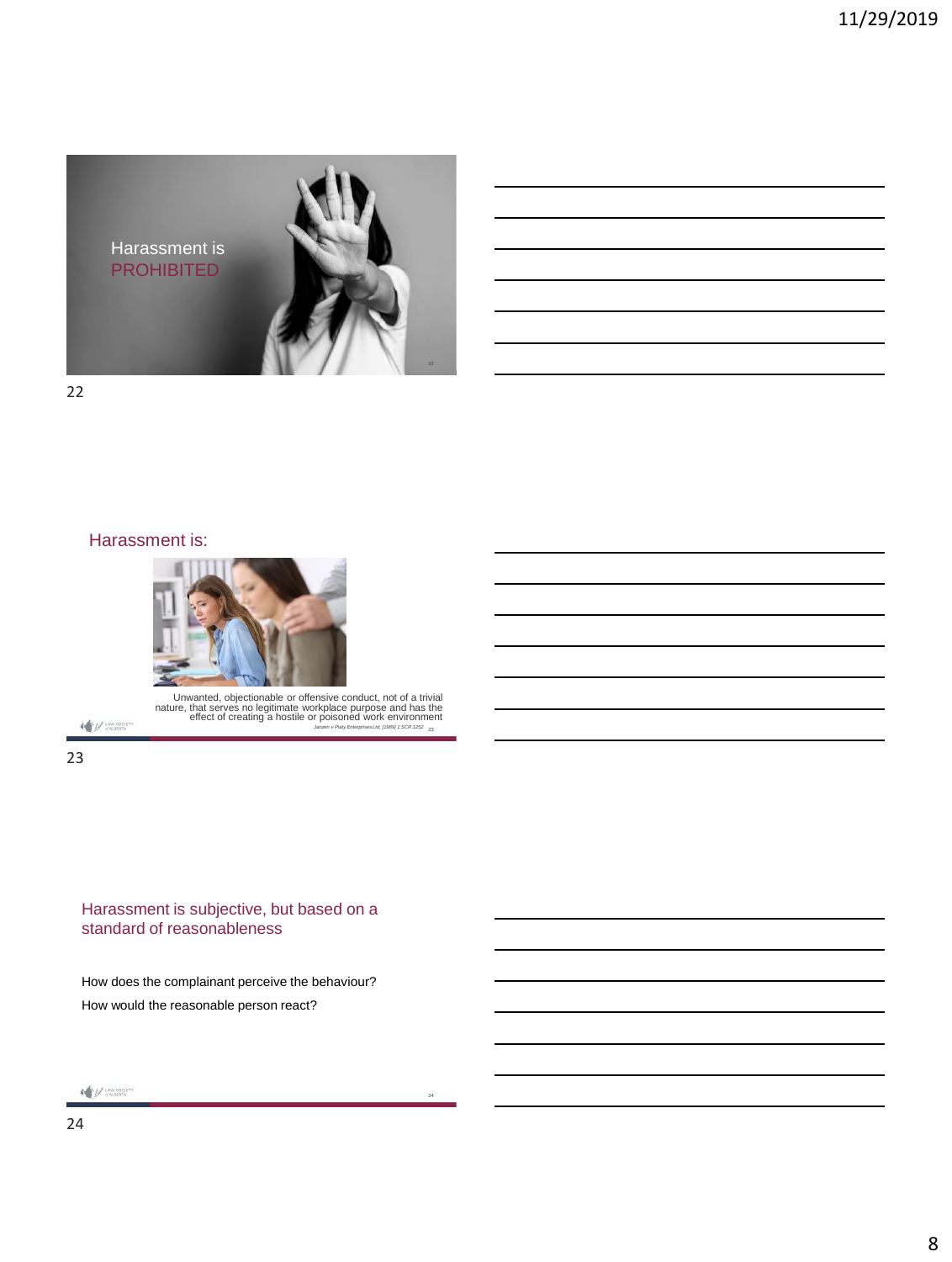## Defining Sexual Harassment

The successful applicant in a workplace sexual harassment complaint must show:

1. An employment relationship;

- 2. Conduct which was unwelcome, when assessed objectively;
- 3. Emanated from an employee or agent of the employer;
- 4. The harassment was connected to the workplace; and
- 5. The offensive conduct was due to the gender of the victim *CU v Blencowe*, 2013 HRTO 1667

25

26

27

 $\label{eq:W} \begin{minipage}{0.9\linewidth} \begin{minipage}{.4\linewidth} \begin{minipage}{.4\linewidth} \begin{minipage}{.4\linewidth} \hline \textbf{M} & \textbf{MSEER} \\ \textbf{MSEER} \\ \textbf{MSEER} \\ \end{minipage} \end{minipage} \end{minipage}$ 

25

## Cyber-Harassment



Employers must protect employees from harassment at the hands of other employees or managers, *and* from outsiders in the virtual world.

*Amalgamated Transit Union, Local 113 v Toronto Transit Commission, 2016 OLAA No 267*

 $\begin{picture}(20,10) \put(0,0){\vector(0,1){10}} \put(15,0){\vector(0,1){10}} \put(15,0){\vector(0,1){10}} \put(15,0){\vector(0,1){10}} \put(15,0){\vector(0,1){10}} \put(15,0){\vector(0,1){10}} \put(15,0){\vector(0,1){10}} \put(15,0){\vector(0,1){10}} \put(15,0){\vector(0,1){10}} \put(15,0){\vector(0,1){10}} \put(15,0){\vector(0,1){10}} \put(15,0){\vector(0$ 

26

## Evolution of Human Rights Law



Where there is a power imbalance, express objection to or rejection of conduct may not be required.

A MUNISION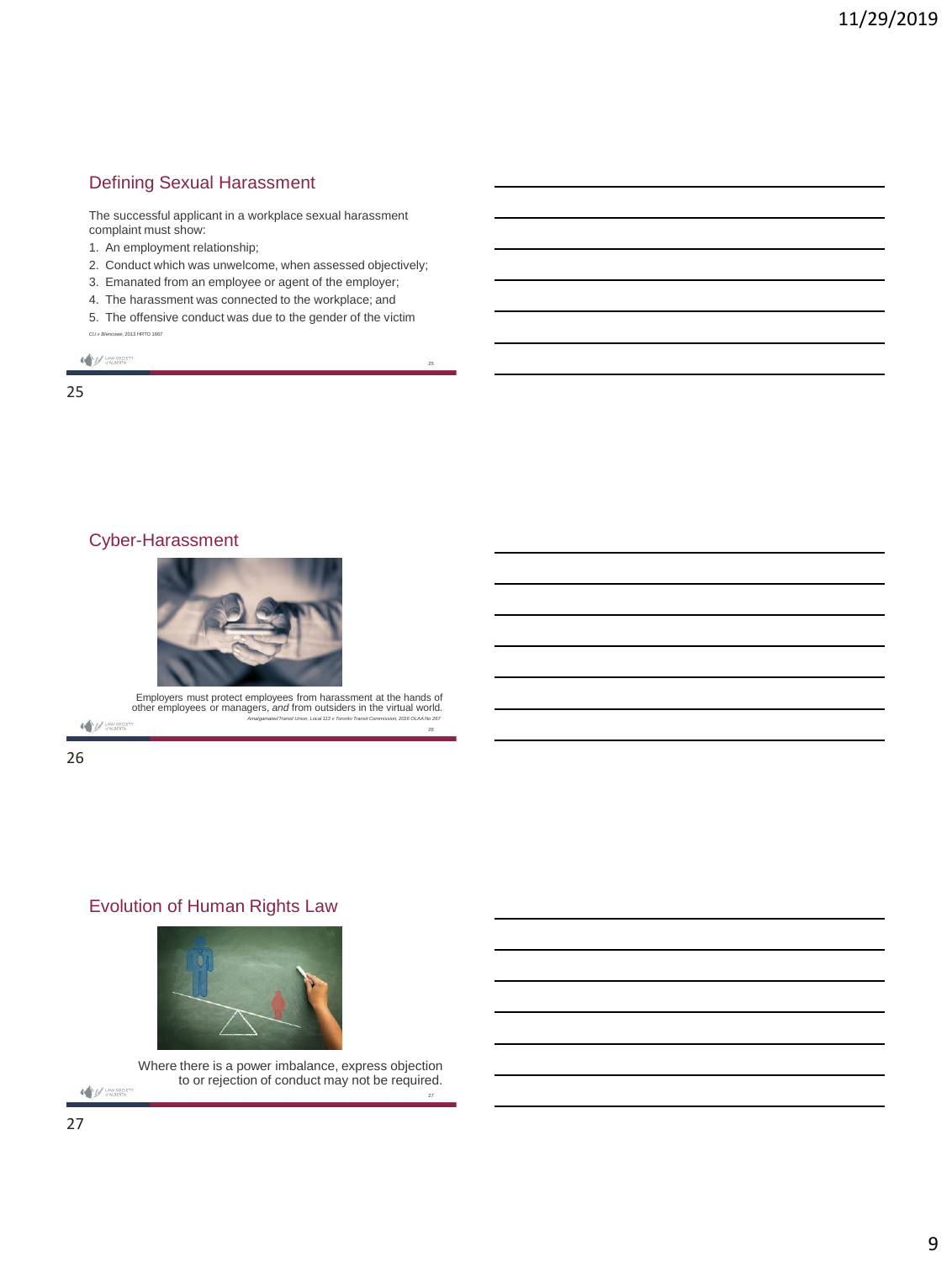#### American Bar Association

"There are, of course, a number of factors. But one of the most pernicious hurdles to achieving a satisfying legal career [for women] is the unfortunate and continuing problem of sexual harassment."

28

29

30

Stephanie Ann Scharf

Chair, American Bar Association Commission on Women in the Profession February 2018



28

#### Ask yourself…

Singling out one employee in front of others constitutes harassment.

True or False

A MALIBRATIV

29



 $\begin{picture}(20,10) \put(0,0){\vector(0,1){10}} \put(15,0){\vector(0,1){10}} \put(15,0){\vector(0,1){10}} \put(15,0){\vector(0,1){10}} \put(15,0){\vector(0,1){10}} \put(15,0){\vector(0,1){10}} \put(15,0){\vector(0,1){10}} \put(15,0){\vector(0,1){10}} \put(15,0){\vector(0,1){10}} \put(15,0){\vector(0,1){10}} \put(15,0){\vector(0,1){10}} \put(15,0){\vector(0$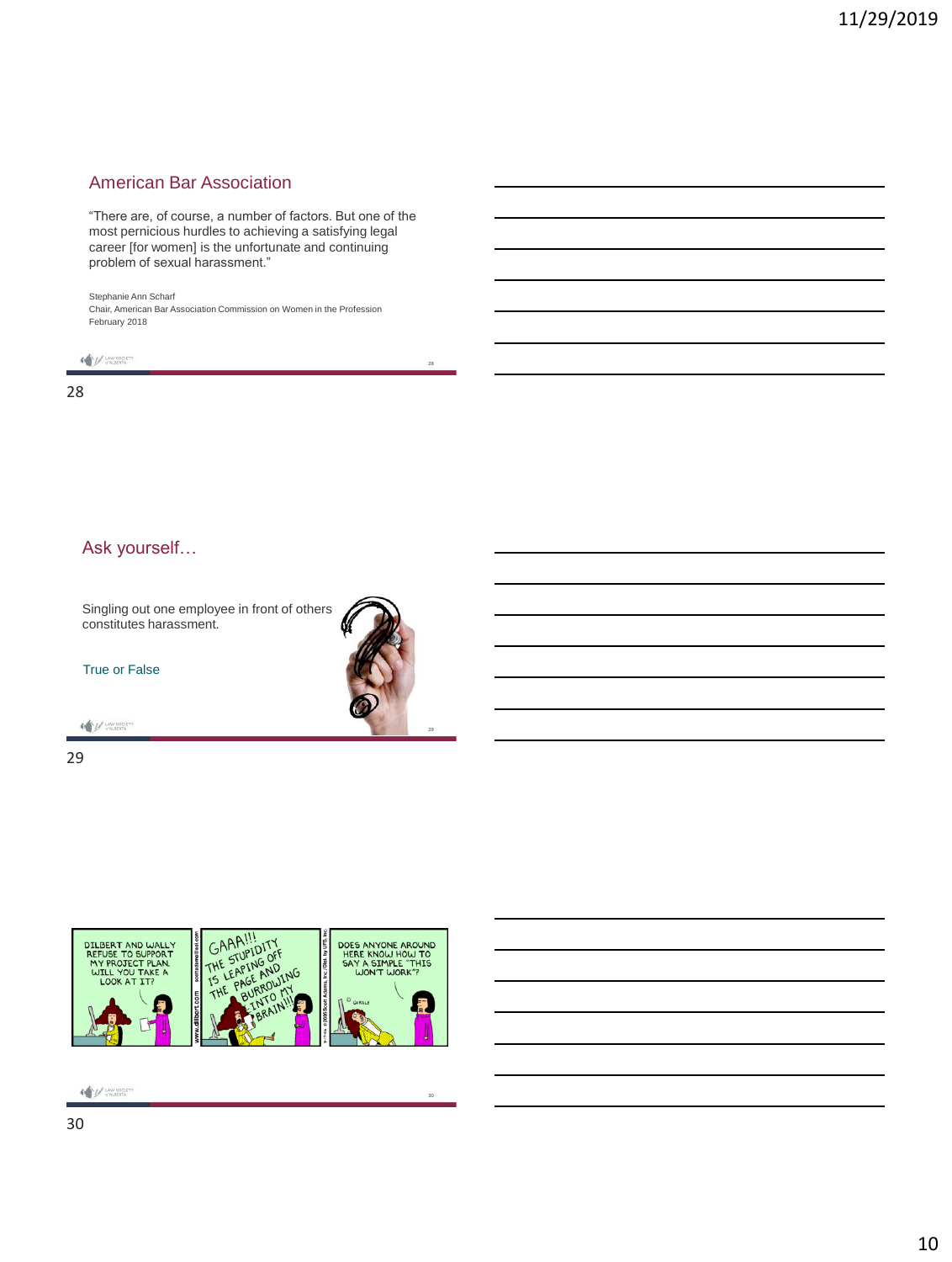Normal exercise of management's right to manage such as the day-to-day management of operations, performance at work or absenteeism, the assignment of tasks, reference checks, and the application of progressive discipline, up to and including termination, constitute the legitimate exercise of management's authority.

 $\bigotimes_{\mathcal{C}}\bigcup_{\mathcal{C}}\bigcup_{\mathcal{C}}\mathcal{C}(\mathcal{C})\subseteq\mathcal{C}(\mathcal{C})$ 

31

#### Ask yourself…

There has to be more than one incident for harassment to exist.

True or False

A M LAW SOCIETY

32

#### It's Not Just About Sexual Harassment



11



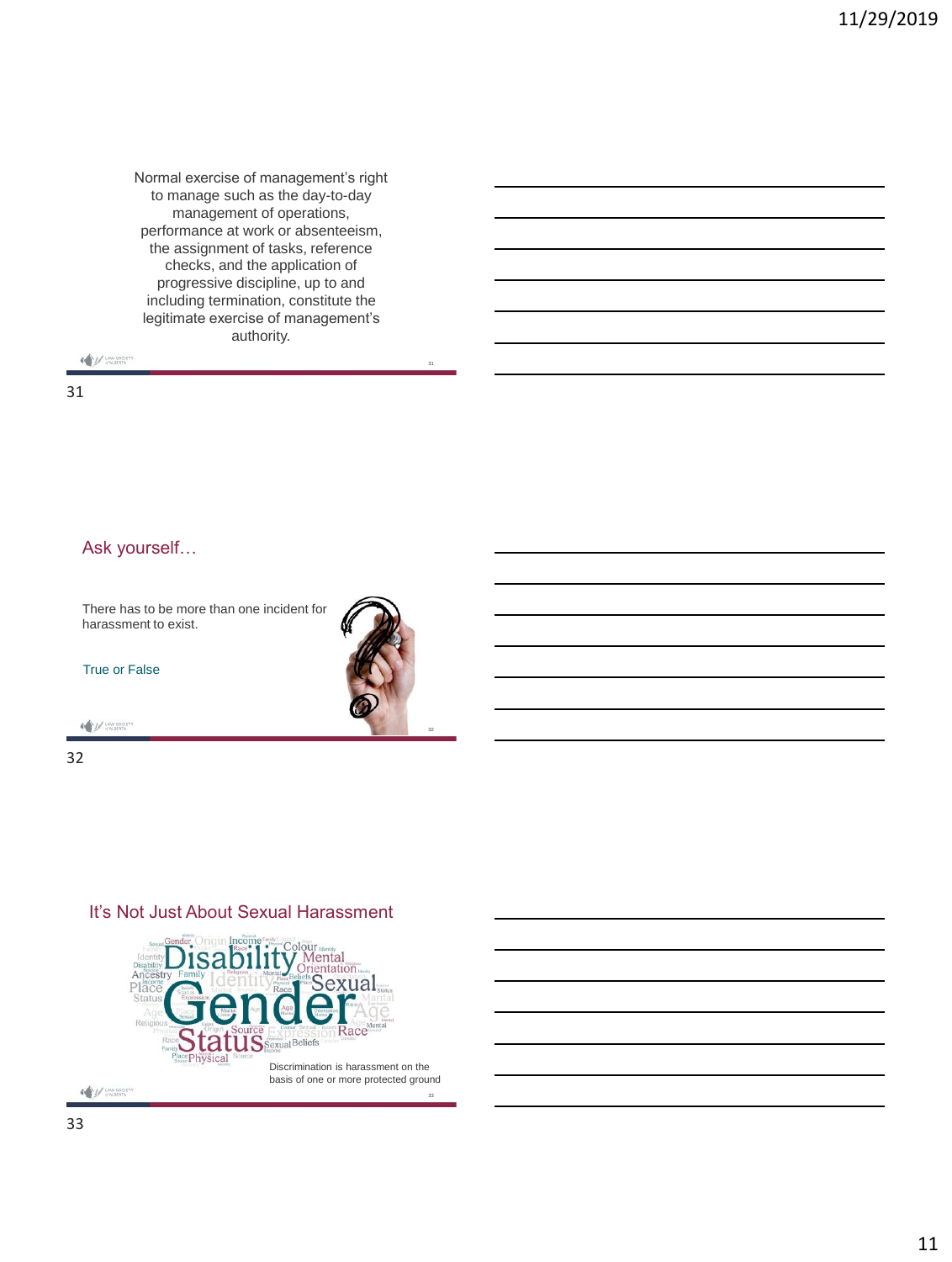#### New Rules Under OHS

- ✓ Define workplace harassment and violence in all forms, including domestic and sexual violence
- ✓ Require employers to investigate incidents of violence and harassment and take corrective action
- $\checkmark$  Require employers to develop separate violence and harassment prevention plans
- $\checkmark$  Require review of plans at least one every 3 years
- ✓ Require employers to advise workers of treatment options if harmed by violence or harassment; workers are entitled to wages and benefits while attending treatment programs

34

35

36

**MUNISIPALITY** 

34

#### What is Workplace Harassment?

A single or repeated incident of objectionable or unwelcome conduct, comment, bullying or action intended to intimidate, offend, degrade or humiliate a particular person or group. It's a serious issue and creates an unhealthy work environment resulting in psychological harm to workers.

A M LAW SOCIET

35

#### What is NOT Workplace Harassment?

- Welcome, professional and appropriate social interaction
- Setting performance goals consistent with organizational/industry standards
- Competently conducted performance appraisals and feedback
- Requiring reasonable cooperation and interaction to get the job done

**ANY UNIVERTA**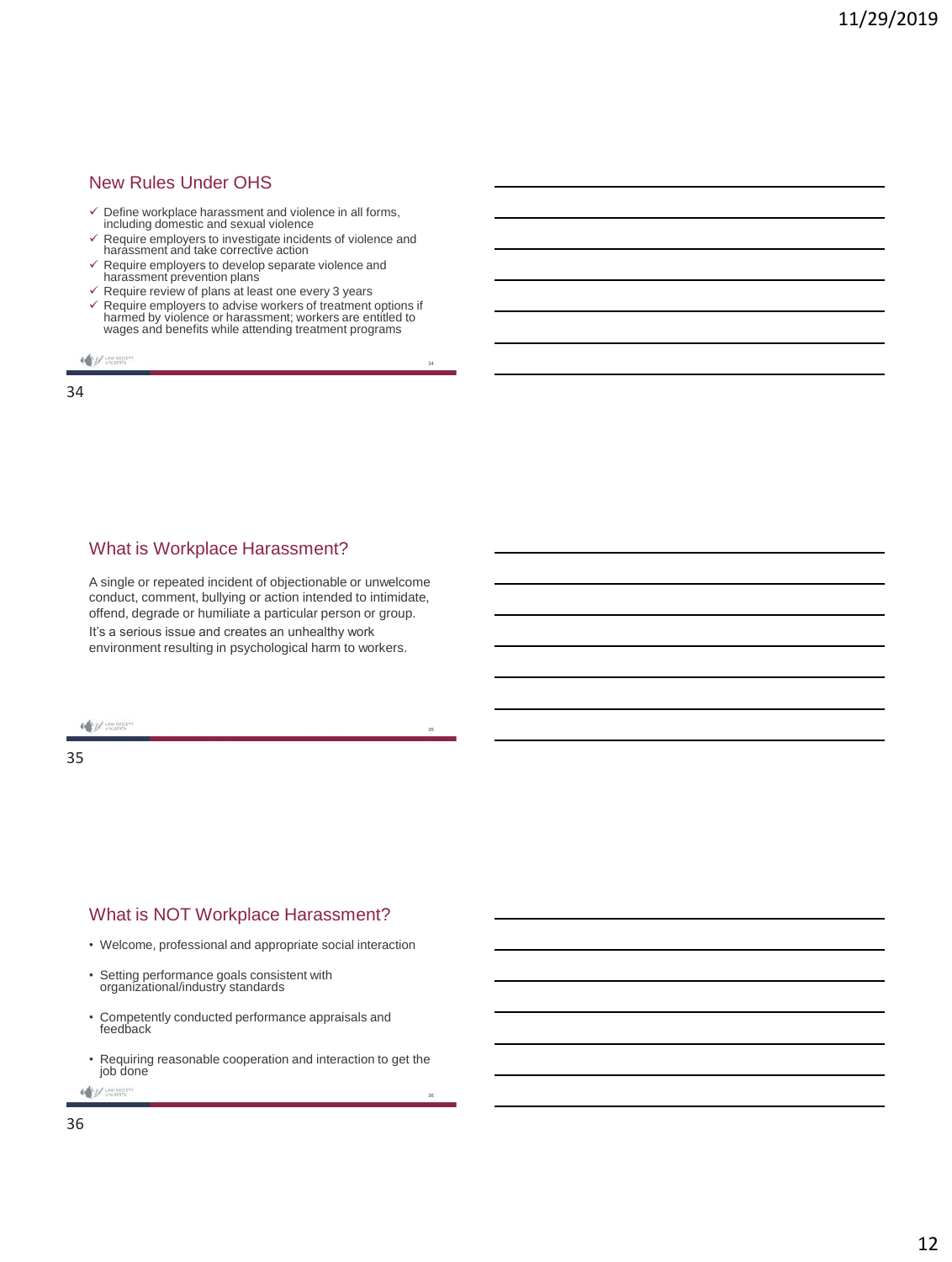

37

38

39

## Violence in the Workplace

 $\bigotimes_{\mathcal{M}} \bigcup_{\mathcal{M} \in \mathsf{ALBERTA}} \mathsf{Lip}_\mathcal{M}$ 

37

## Workplace Violence

Violence, whether at a work site or work related, is defined as the threatened, attempted or actual conduct of a person that *causes or is likely to cause* physical or psychological injury or harm. It can include:

- physical attack or aggression
- threatening behaviour
- verbal or written threats
- domestic violence
- sexual violence

A M LAW SOCIETY

38

#### Domestic Violence

- Becomes a workplace hazard when it occurs or spills over into the workplace
- May put the targeted worker at risk and may pose a threat to coworkers.

Employers must take reasonable precautions to protect affected workers if they are likely to be exposed to domestic violence at a work site.

A M LAW SOCIETY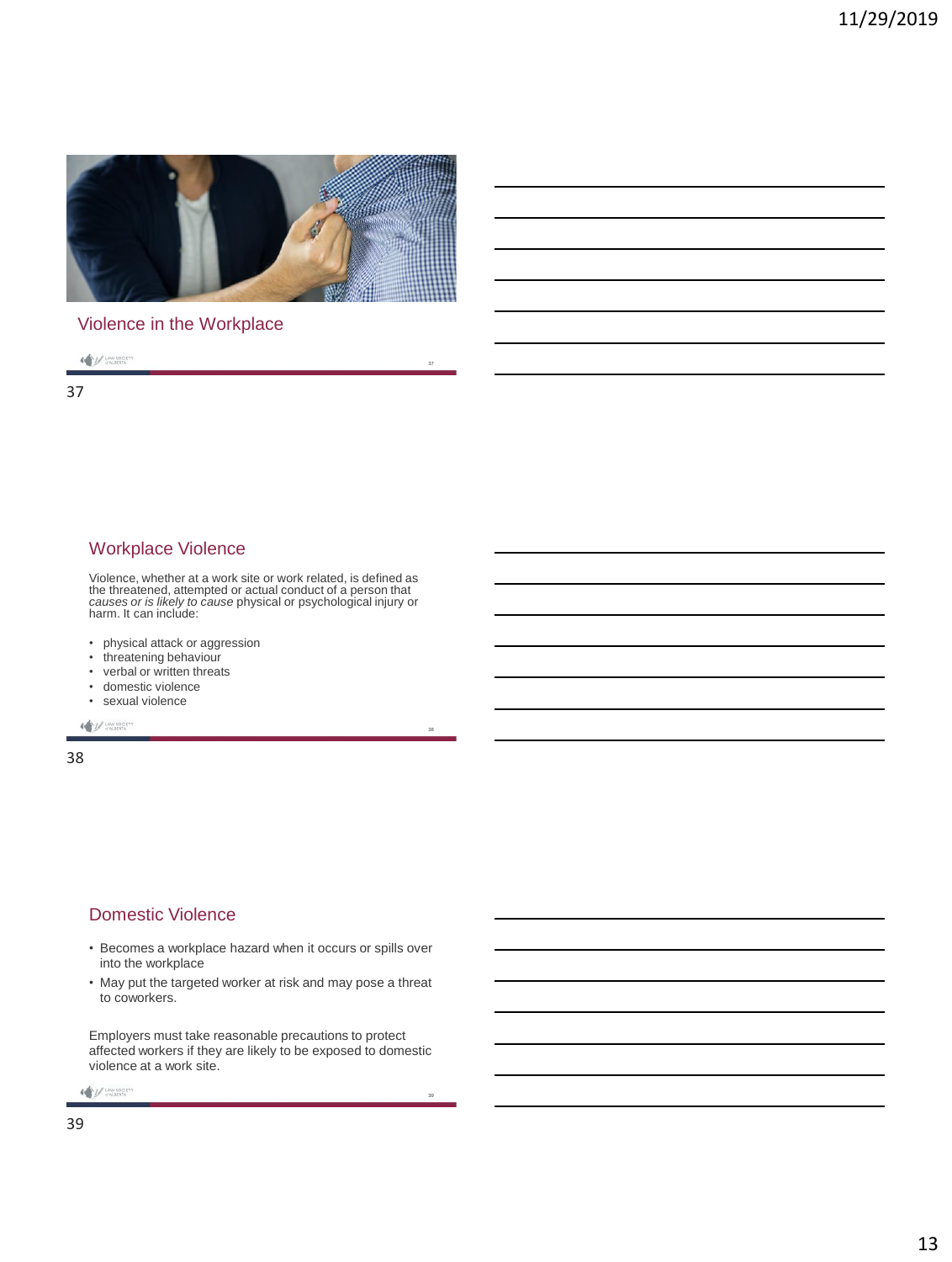#### Sexual Violence

As a workplace hazard sexual violence refers to:

- any sexual act, attempt to obtain a sexual act, or other act directed against a worker's sexuality using coercion,
- by any person regardless of their relationship to the victim,
- in a workplace or work-related setting.

Sexual Violence:

- exists on a continuum from obscene name-calling to sexual assault and/or homicide
- includes online form of sexual violence, such as internet threats and harassment, and sexual exploitation.

40

42

**ANY UNISOCE** 

40



41

#### Employee Reporting

When an employee reports an incident of harassment or workplace violence, employers must:

- investigate any incident of harassment or violence take action to address the incident
- prevent it from happening again
- prepare an investigation report outlining the circumstances of the incident and the corrective action

```
ANY UNIV SOCIETY
```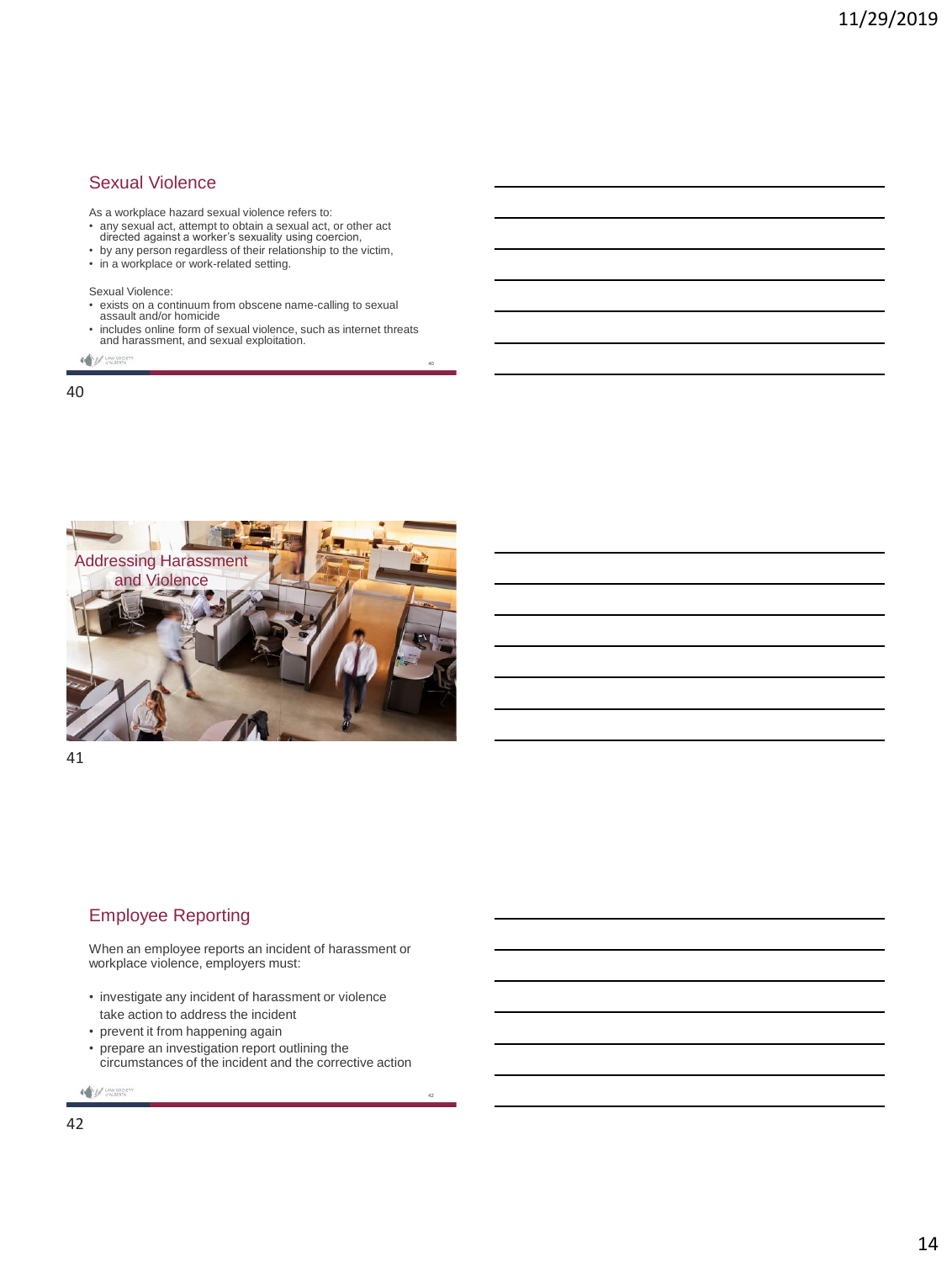## Employee Reporting (cont'd)

When an employee reports an incident of harassment or workplace violence, employers must:

• Retain the investigation report for at least 2 years after the incident

43

44

45

- Keep the investigation report readily available
- Provide the investigation report to OHS on request

 $\bigotimes_{\mathcal{C}}\bigcup_{\mathcal{C}}\bigcup_{\mathcal{C}}\mathsf{U}\mathsf{W}\mathsf{SO}\mathsf{C}\mathsf{E}\mathsf{TV}$ 

43

#### What You Can Do

- Model positive and respectful behaviour
- Challenge inappropriate behaviour
- Do not participate in, tolerate or ignore behaviour that is contrary to the respectful workplace policy
- Support and assist employees who seek your help

A M LAW SOCIETY

44

#### What You Can Do (cont'd)

- Know the firm policies
- Foster an understanding of the firm policies to those you supervise
- Facilitate application of the firm policies by listening without judgment to employee concerns, clarify options, consult with internal resources, and make appropriate referrals
- Follow-up on concerns expressed

A M LAW SOCIETY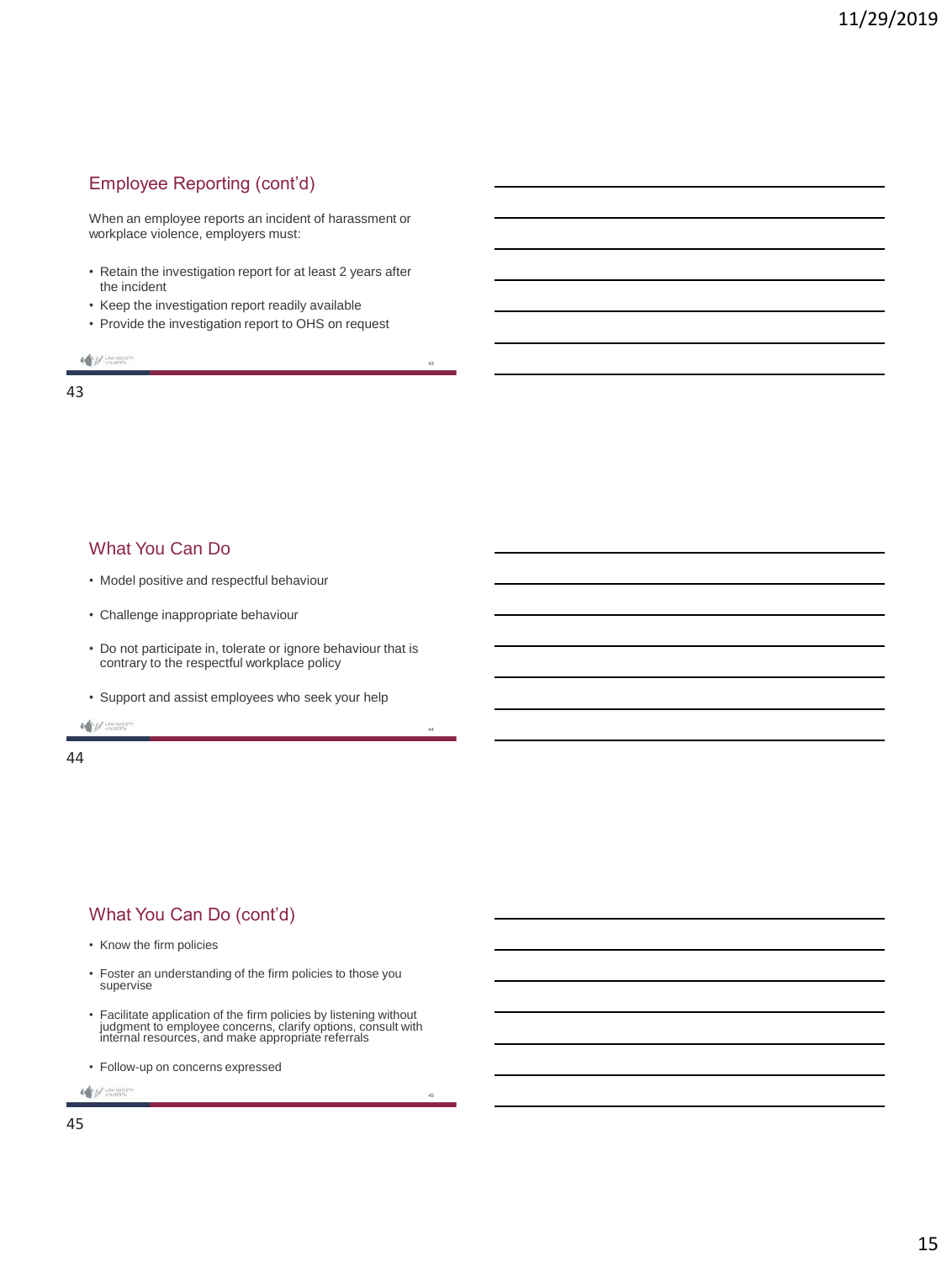## Retaliation is PROHIBITED



46



48

47

# Policy Statement

- Contextualizes Policy
- Notes in the Model Policy

 $\begin{picture}(180,10) \put(0,0){\vector(0,1){10}} \put(10,0){\vector(0,1){10}} \put(10,0){\vector(0,1){10}} \put(10,0){\vector(0,1){10}} \put(10,0){\vector(0,1){10}} \put(10,0){\vector(0,1){10}} \put(10,0){\vector(0,1){10}} \put(10,0){\vector(0,1){10}} \put(10,0){\vector(0,1){10}} \put(10,0){\vector(0,1){10}} \put(10,0){\vector(0,1){10}} \put(10,0){\vector($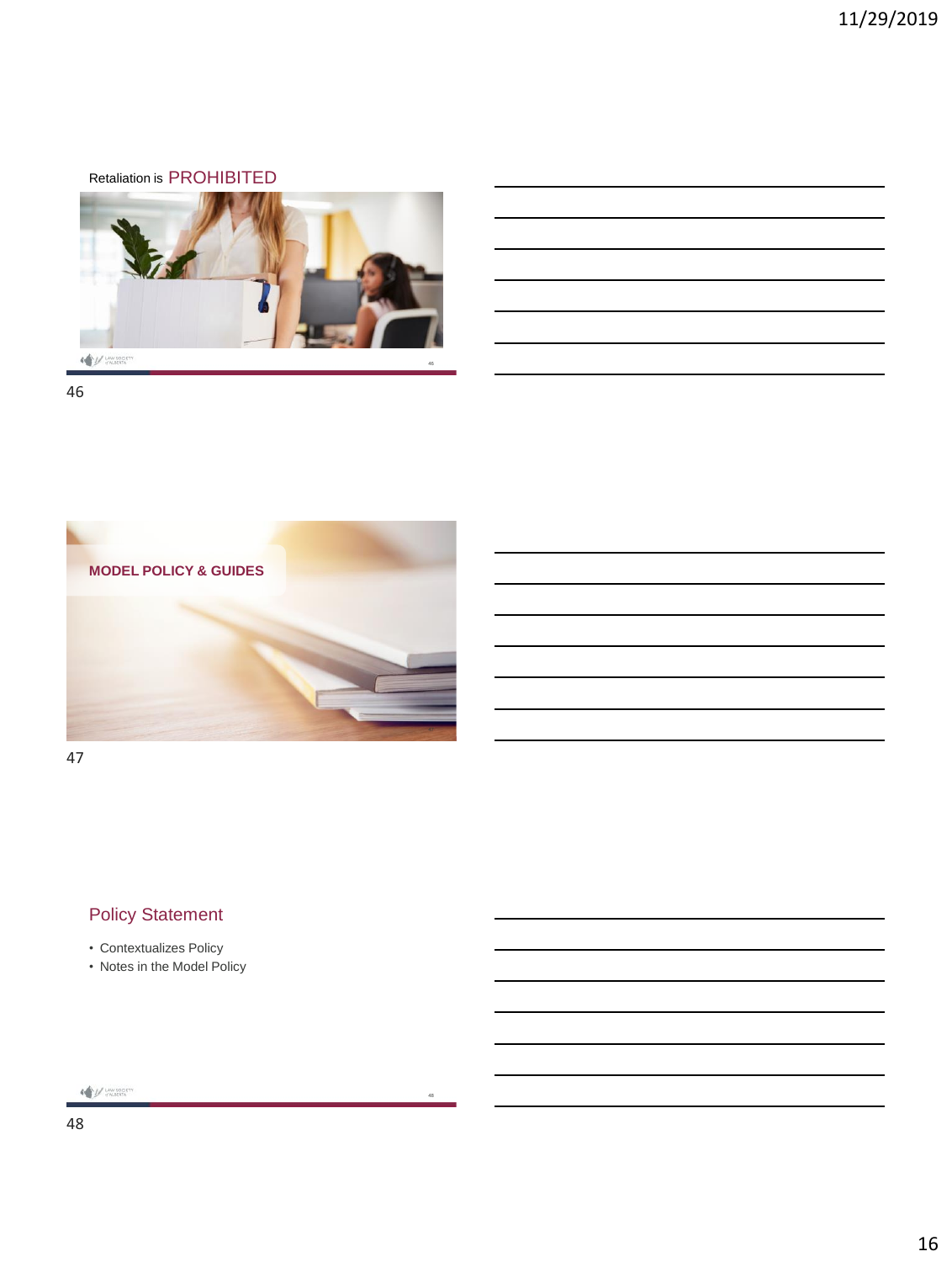#### Scope

- Applies to *all* employees
- Does not exclude complaints under legislative regimes
- Applies to conduct that occurs "off-site": "Workplace" is broadly defined

49

50

51

 $\bigotimes_{\mathcal{C}}\bigcup_{\mathcal{C}}\bigcup_{\mathcal{C}}\mathsf{U}\mathsf{W}\mathsf{SO}\mathsf{C}\mathsf{E}\mathsf{TV}$ 

49

#### **Definitions**

- Tracks the definitions in OH&S, and Common Law
- Includes non-exhaustive examples of harassment, sexual harassment, violence
- Discrimination a form of harassment
- Confirms that reasonable action to manage the workplace is not harassment or discrimination

A M LAW SOCIETY

50

#### Employee Responsibility

- Each employee is responsible for creating the respectful workplace
	- –Not engaging in harassment, discrimination or violence
	- –Reporting harassment, discrimination or violence
	- –No "punishment" for unsubstantiated complaints brought in good faith

A M LAW SOCIETY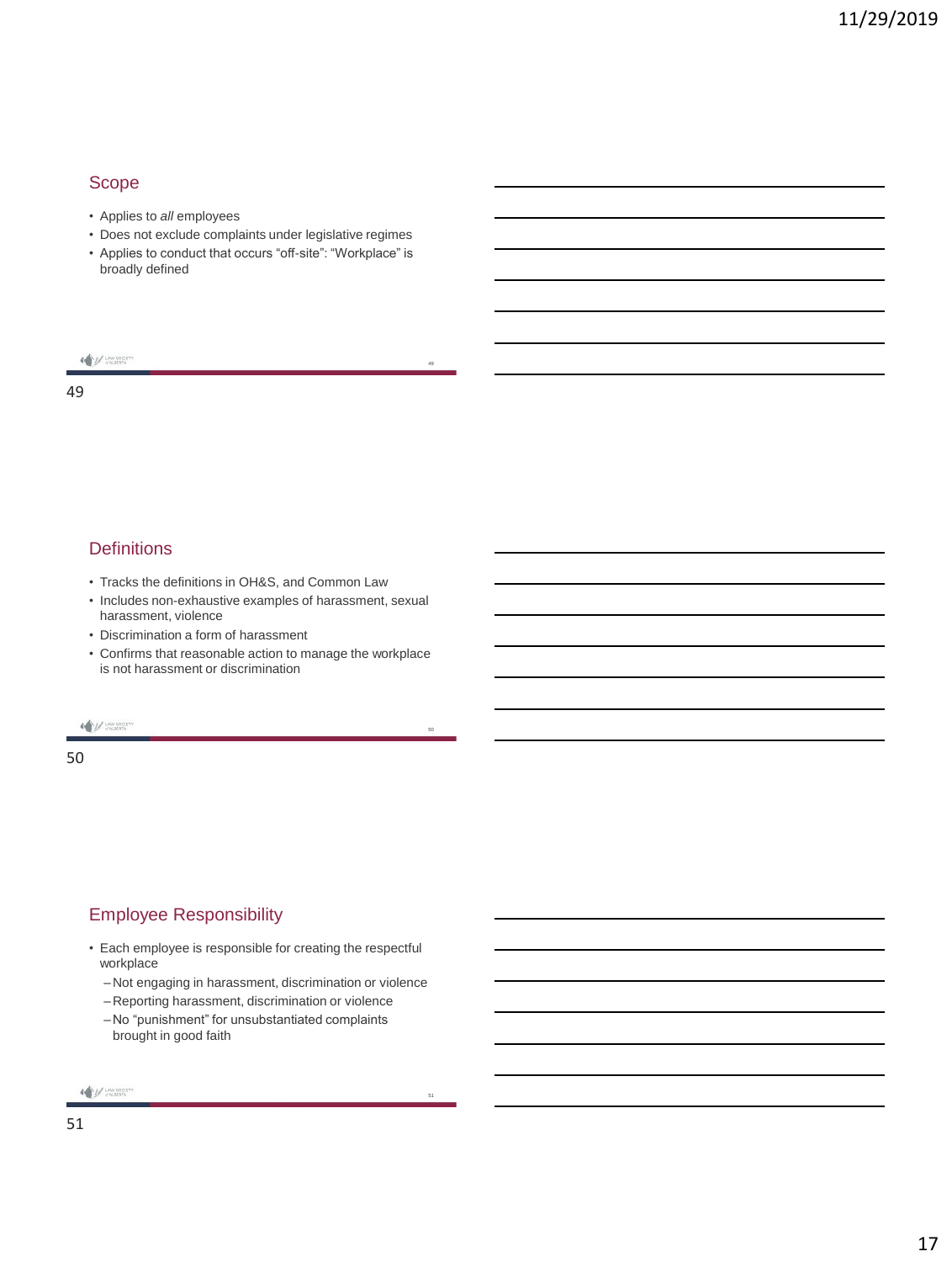## Employer Responsibility

- Take reasonable *preventive* steps
- *Investigate* all instances of violence, discrimination or harassment and take corrective action
- *Support* employees who are subject to discrimination or harassment by those not covered by the policy (*eg.* clients, opposing counsel)

52

54

• *Protect* employees from retaliation

 $\bigotimes_{\mathcal{M}} \bigcup_{\mathcal{M} \in \mathsf{ALBERTA}} \mathsf{Lip}_\mathcal{M}$ 

52

#### Procedure: Employee Steps

- *Only if they are comfortable*, ask the offending party to stop
- Make a formal complaint
	- –Written
	- –Details

A M LAW SOCIETY

53

#### Procedure: Employer Steps - Review

- Genuinely *review* and consider the complaint
- Interview parties and witnesses
- Determine whether investigation required
- Communicate findings within 10 days to complainant and respondent
- If investigation required, advise parties in writing and assign to investigator

```
A M LAW SOCIETY
```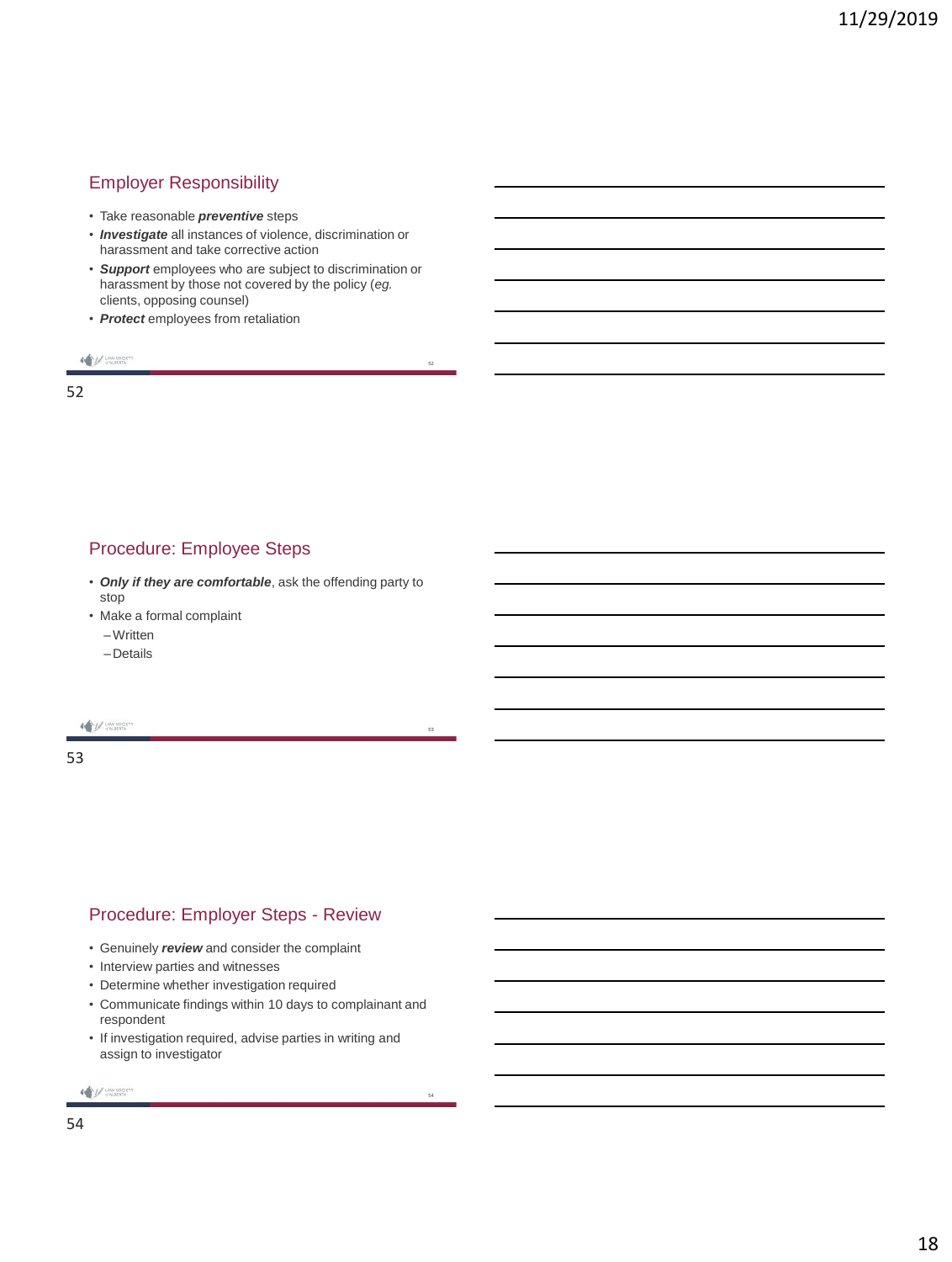## Procedure: Employer Steps - Investigation

- Internal versus external
- Review report and have plan of action within 15 days of receiving report
- Advise parties in writing of outcome
	- –Finding of harassment or discrimination reported to LSA –Report earlier?

55

56

• False complaint made knowingly or maliciously – discipline complainant

 $\begin{picture}(20,10) \put(0,0){\vector(0,1){30}} \put(15,0){\vector(0,1){30}} \put(15,0){\vector(0,1){30}} \put(15,0){\vector(0,1){30}} \put(15,0){\vector(0,1){30}} \put(15,0){\vector(0,1){30}} \put(15,0){\vector(0,1){30}} \put(15,0){\vector(0,1){30}} \put(15,0){\vector(0,1){30}} \put(15,0){\vector(0,1){30}} \put(15,0){\vector(0,1){30}} \put(15,0){\vector(0$ 

55

## **Confidentiality**

- Employer must maintain confidentiality as much as possible
- All records kept separate from employee file unless complaint substantiated

**A MUNISIONERY** 

56

#### Ask yourself…

What happens at the company holiday party or after-hours events is of no concern to the N Law Society?

True or False

**A MUNISIONERY**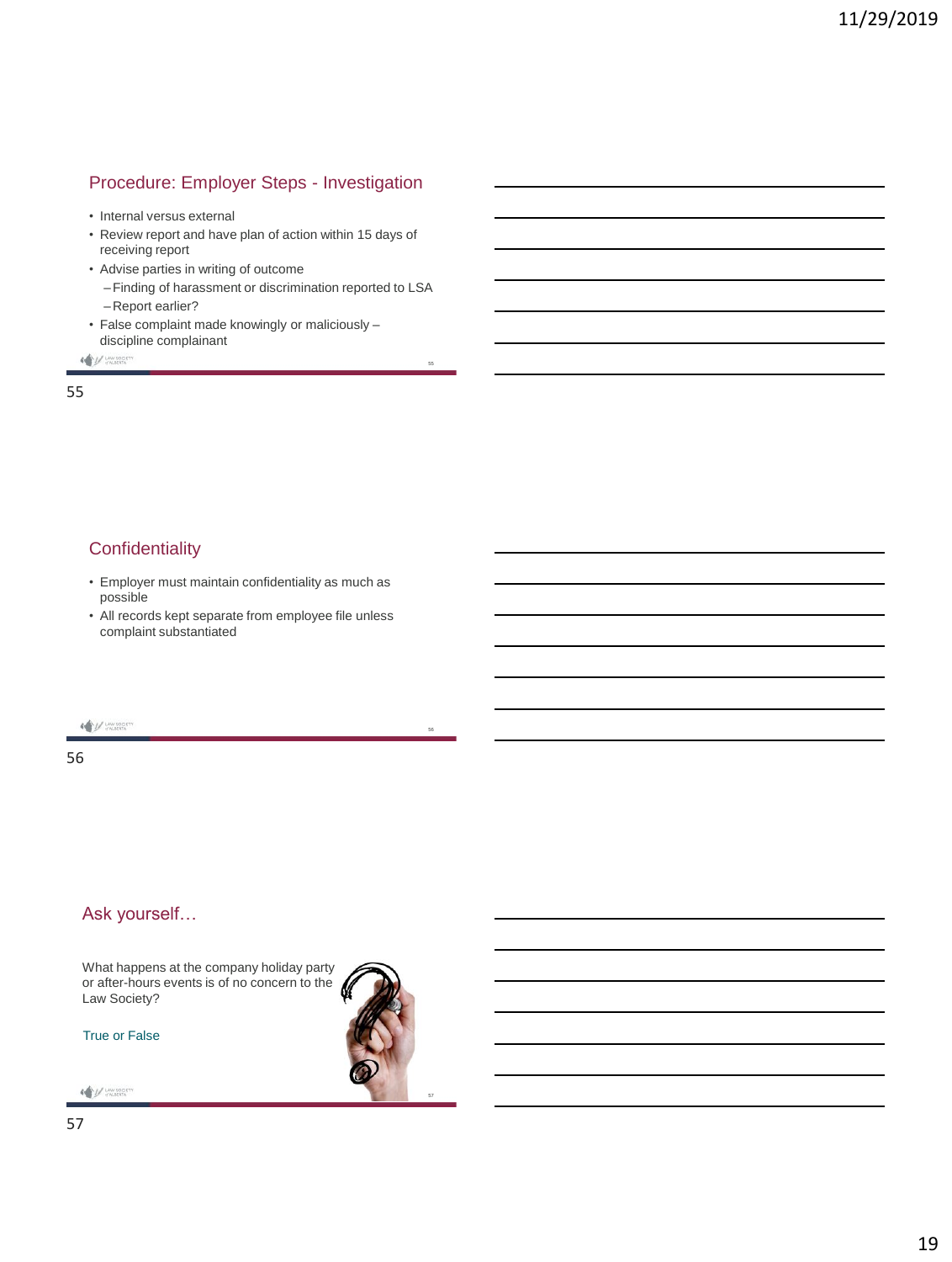

58

#### Current Code

**6.3-1 The principles of human rights laws and related case law apply to the interpretation of this rule.**

6.3-2 A term used in this rule that is defined in human rights legislation has the<br>same meaning as in the legislation.<br>6.3-3 A lawyer must not sexually harass any person.<br>6.3-3 A lawyer must not engage in any other form of

#### **Commentary**

[1] A lawyer has a special responsibility to respect the requirements of human rights laws in force in Canada, its provinces and territories and, specifically, to honour the obligations enumerated in human rights laws.

**A MUNISIONERY** 

59

## Old Code – Discrimination and Harassment

- Discrimination, on the basis of all protected grounds, prohibited in personal, social and professional settings
- Harassment prohibited in the workplace, in relationships with others in the justice system and members of the public
- Workplace policy and complaint process recommended

60

```
A MUNISIONERY
```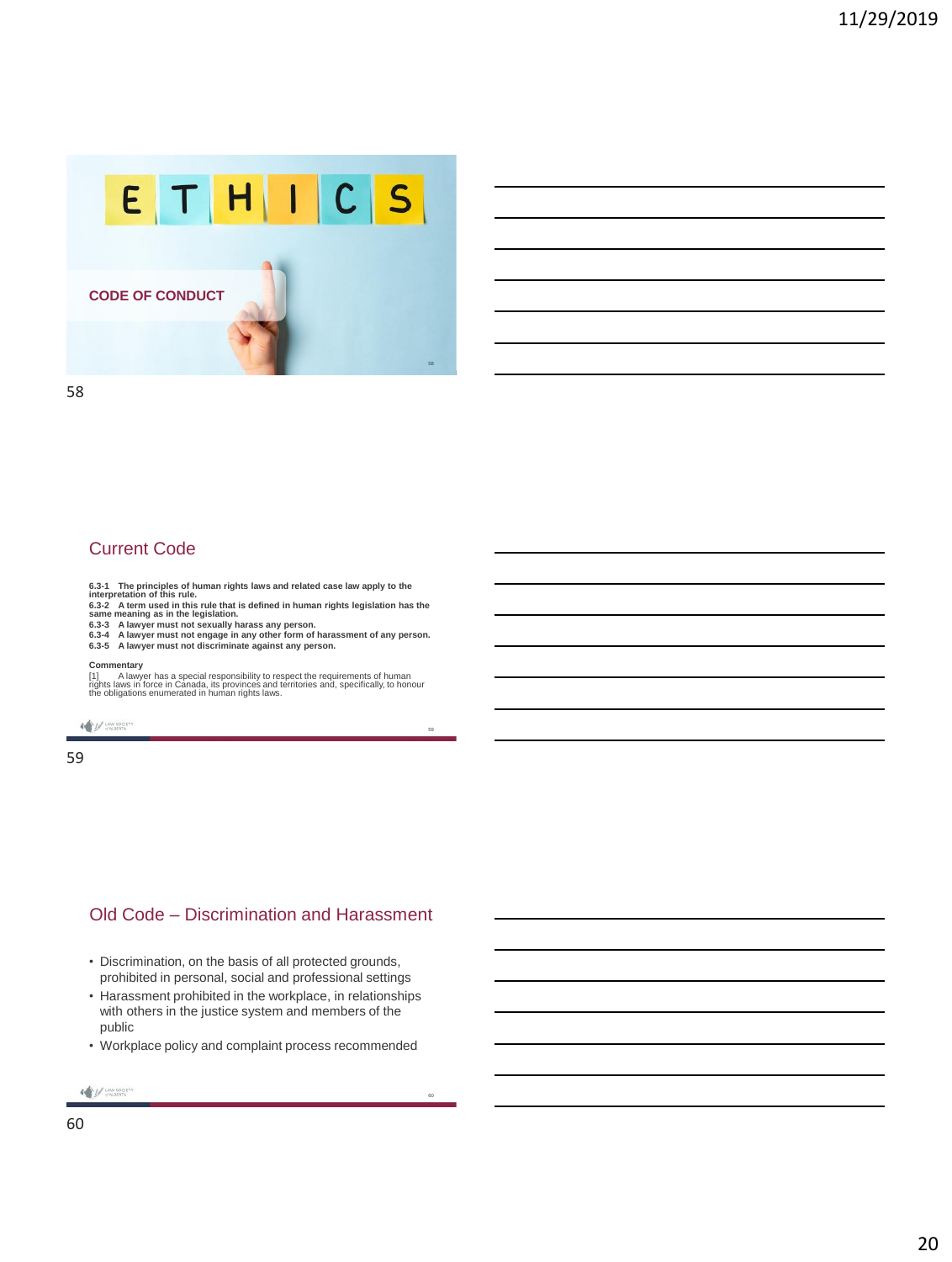#### Old Code – Sexual Harassment

• Prohibited in relation to colleagues, staff members, clients or others

61

63

- Included examples and definitions
- Commentary seemed to limit application to the work environment

#### $\bigotimes_{\mathcal{C}}\bigcup_{\mathcal{C}}\bigcup_{\mathcal{C}}\mathsf{U}\mathsf{W}\mathsf{SO}\mathsf{C}\mathsf{E}\mathsf{TV}$

61

#### New Developments

- Federation of Law Societies' consultation on new rules and commentary - 2020
- Separate rule for each of discrimination, harassment and sexual harassment
- Definitions and examples included
- Reprisal prohibited
- Ethical standards extend to conduct outside the lawyer's office or practice

A M LAW SOCIETY

62

#### Complaint Processes

- Duty to report
- Simultaneous investigations
- New Intake Protocol sexual assault or sexual harassment is an automatic referral into the conduct stream
- Options and outcomes
- Examples of hearings and sanctions

A M LAW SOCIETY